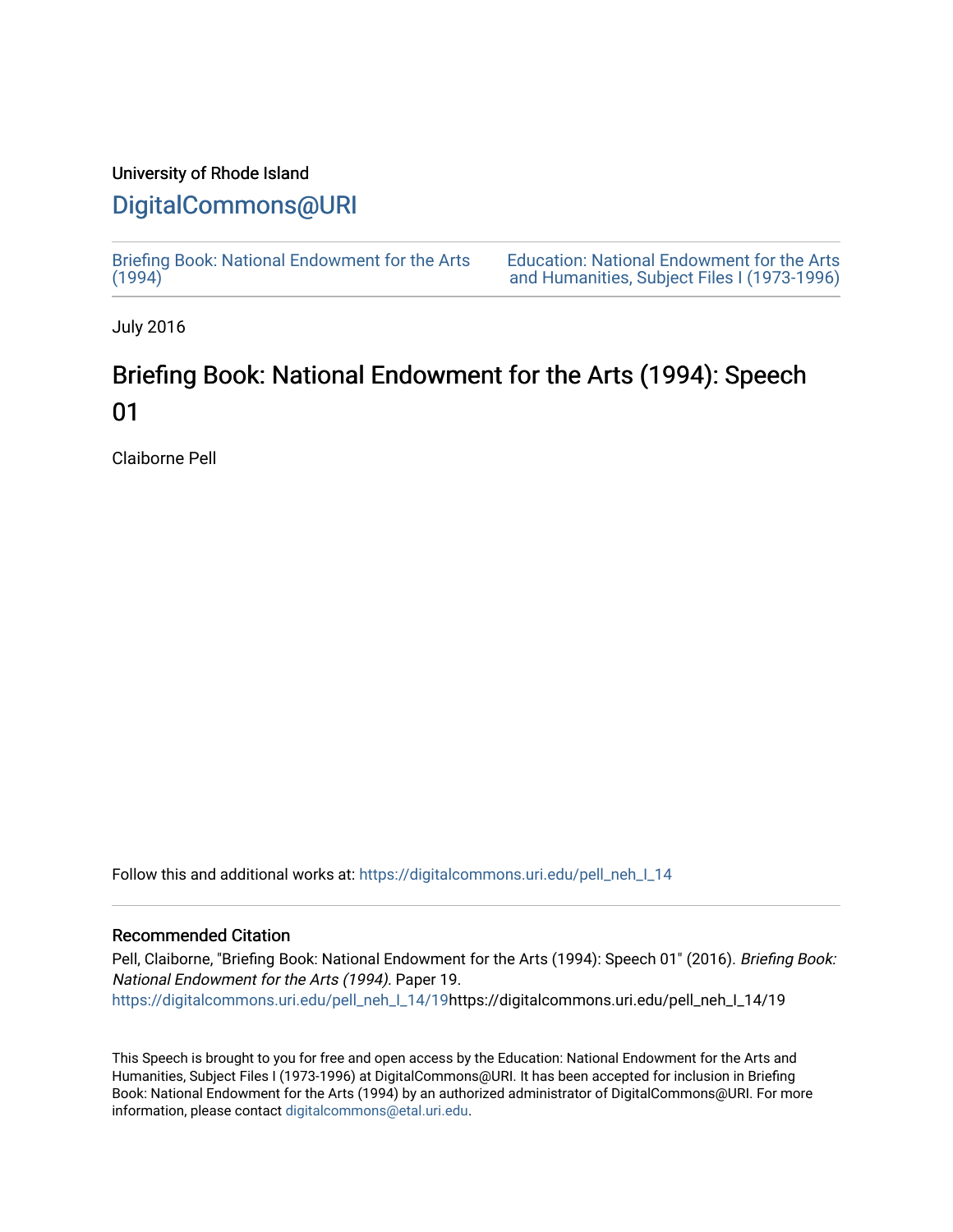### ( STATEMENT OF SENATOR CLAIBORNE PELL

Mr. President, the Arts Endowment provides support to non-profit organizations and individuals in dance, design and folk arts, literature, opera and other artistic endeavors. Before the National Endowment for the Arts came into existence, there were twenty-two professional theaters. Today there are four hundred and twenty. Before the Arts Endowment came into existence, there were 37 professional dance companies in this country, today there are nearly 300. There were 58 orchestras, today there are more than a thousand. There were 22 professional -~ theaters, today there are 420.

The results of the Endowment also show themselves in the number of Americans who attend arts events. 15 million more Americans go to symphony performances each year than went prior to the NEA's establishment. Before the Endowment, one million people a year attended theatrical performances; today, fiftyfive million attend.

Due to matching funds from state councils, community organizations and private donors, arts organizations now have the resources to present programs of extraordinary caliber and variety.

Thus, the Endowment has been very successful in making theater and the performing arts more accessible for Americans be encouraging such programs in traditionally underserved areas such as rural communities and inner cities. Since assuming the Chair of the Endowment, Ms. Jane Alexander has carried the message around the country that the Endowment is here to support cultural programs in all communities of our nation. The programs targeted by the cuts permit theaters and